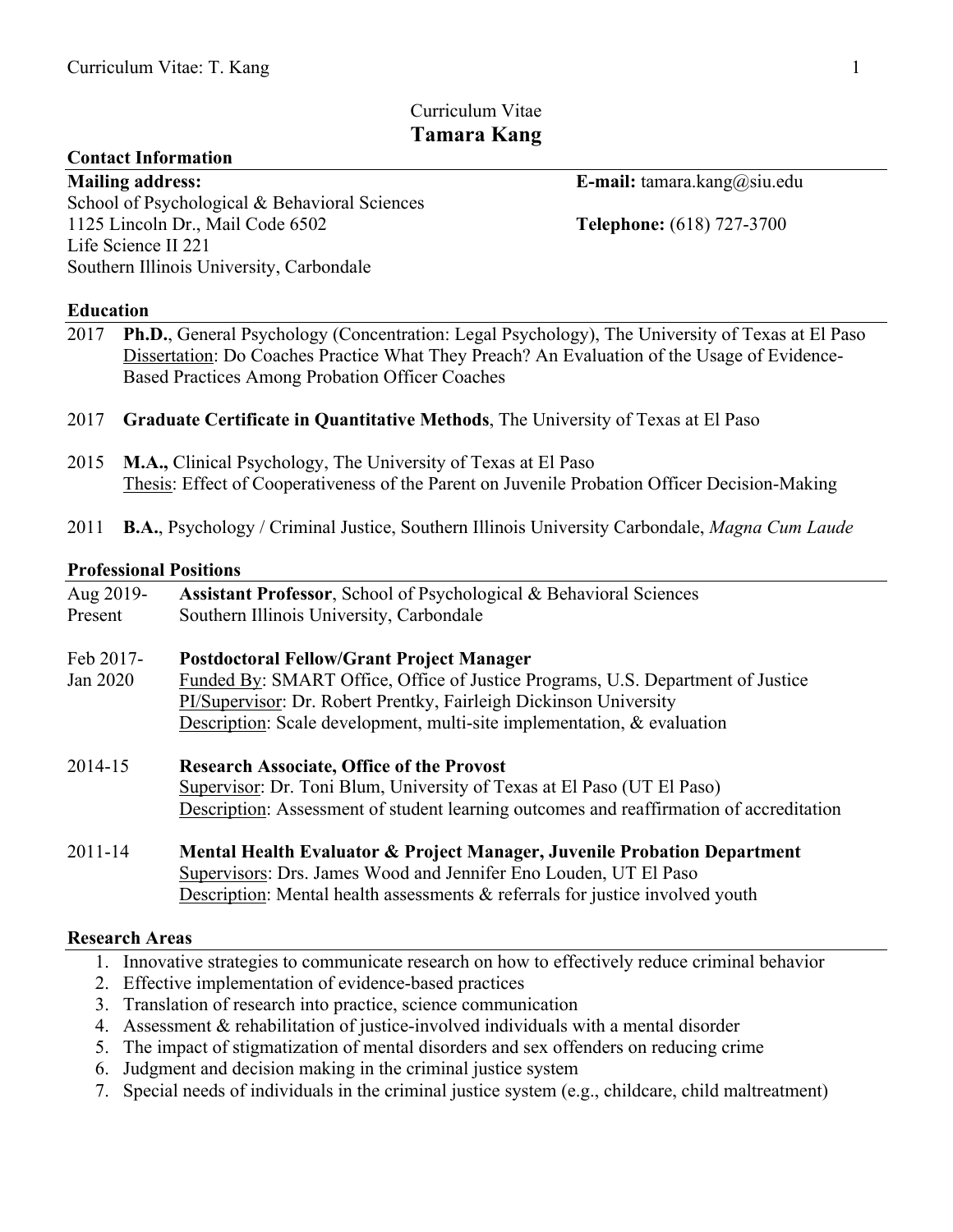### **Peer-Reviewed Publications** (\* denotes graduate student supervisee)

- **Kang, T.,** \*Green, A., \*Akamani, B., & \*\*Pinkston, K. (in press). Rural residents' emotions, beliefs, and sources that influenced those beliefs regarding sex offender policies, practice, and the efficacy of treatment. *Behavioral Sciences & the Law*.
- **Kang, T.**, **\***Beltrani, A., \*Manheim, M., \*Spriggs, S., \*Nishimura, B., \*Sinclair, S., \*Stachniuk, M., \*Pate, E., Righthand, S., Worling, J., & Prentky, R.A. (2019). Development of a risk / treatment needs & progress protocol for juveniles with sex offenses. *Translational Issues in Psychological Science*. doi:10.1037/tps0000191
- Zannella, L., Eno Louden, J., Kennealy, P., & **Kang, T.** (2018). The generalizability of the Massachusetts Youth Screening Inventory-Second Version (MAYSI-2) to Latino adolescent offenders: A confirmatory factor analysis. *Criminal Justice and Behavior.* doi:0093854818774380
- **Kang, T.**, Wood, J. M., Eno Louden, J., & Ricks, E. P. (2017). Prevalence of internalizing, externalizing, and psychotic disorders among low-risk juvenile offenders. *Psychological Services, 14*(2). doi:10.1037/ser0000152
- Eno Louden, J., **Kang, T.**, Ricks, E. P., & Marquez, L. (2017). Utility of the MAYSI-2 at identifying mental disorder among Latino juvenile offenders. *Psychological Assessment*. doi:10.1037/pas0000399
- **Kang, T**., Eno Louden, J., Ricks, E. P., & Jones, R. L. (2015). Aggression, substance use disorder, and presence of a prior suicide attempt among juvenile offenders with subclinical depression. *Law and Human Behavior*, *39*(5), 1-9. doi:10.1037/lhb0000145
- Kroner, D. G., **Kang, T.,** Mills, J. F., Harris, A., & Green, M. M. (2011). Reliabilities, validities, and cutoff scores of the depression hopelessness suicide screening among women offenders. *Criminal Justice and Behavior, 38,* 779-795. doi:10.1177/0093854811409004

## **Manuscripts-Revise & Resubmit** (denotes undergraduate\*\* / graduate\* student supervisee)

**Kang, T.,** \*Parker, F., \*Akamani, B., & \*\*Pinkston, K. *Misconceptions regarding mental disorders & propensity to commit crimes: Conflict between science and rural residents' reliance on personal experiences, subjective perceptions, media, and emotion*. Revise and resubmit.

## **Other Publications**

- **Kang, T.** (2021). The Lost Scrolls of the Correctional Bible: Before the Risk-Need-Responsivity Model. Invited book chapter. In P. Magaletta, M. Ternes, & M. Patry (Eds). *The History and Future of Correctional Psychology*. Springer.
- Prentky, R. A., Righthand, S., Worling, J., & **Kang, T.** (2020). *Final report: Development and implementation project for the Youth Needs and Progress Scale (YNPS).* Report prepared for Office of Justice Programs, Department of Justice, National Criminal Justice Reference (2016-AW-BX-K004). Retrieved from https://www.ncjrs.gov/pdffiles1/smart/grants/254814.pdf
- Eno Louden, J. Manchak, S. & **Kang, T.** (2012). Probation. In R. Cautin & S. Lilenfeld (Eds.). *The Encyclopedia of Clinical Psychology.* Hoboken, NJ: Wiley-Blackwell.

**Manuscripts in Preparation** (denotes undergraduate<sup>\*\*</sup> / graduate<sup>\*</sup> student supervisee) **Kang, T.,** Prentky, R. A., Lee, A., \*Beltrani, A., Righthand, S., & Worling, J. *Tracking Dynamic*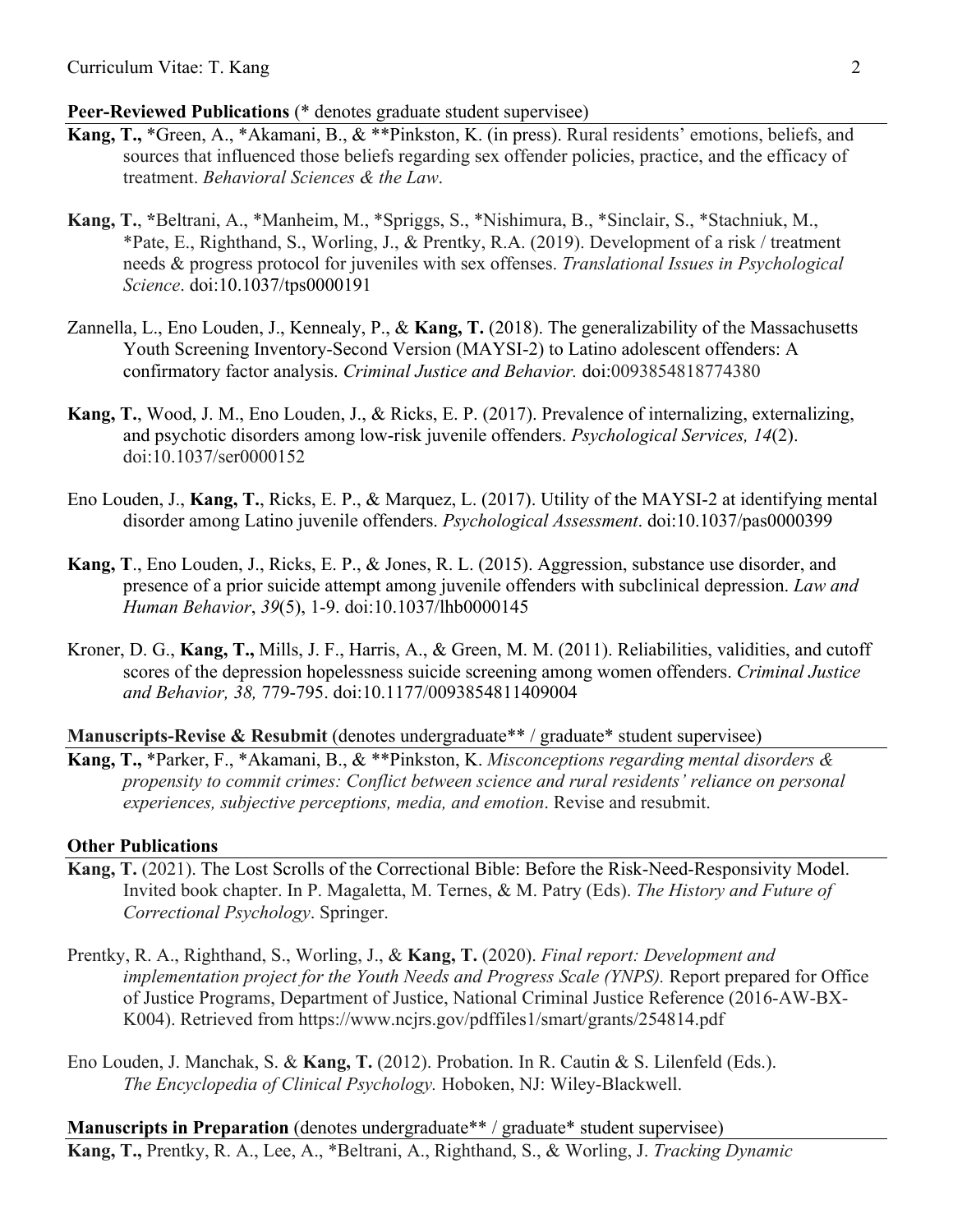*Intervention Needs as a Vehicle for Mitigating Risk Among Juveniles with Sex Offenses*. Manuscript in preparation.

- Prentky, R., **Kang, T**., Lee, A., Righthand, S., \*Beltrani, A., & Worling, J. *Youth with sex offenses in juvenile court: Dialing back the clock.* Manuscript in preparation.
- \*\*Avila, A., **Kang, T.**, \*\*Castañeda, J., Ricks, E. P., & Eno Louden, J. *Does Specific Responsivity uniquely contribute to recidivism reduction? A meta-analysis of the extant research.* Manuscript in preparation.
- **Kang, T**. *Do rural residents believe scientists involved in criminal justice reform are trustworthy?.* Manuscript in preparation.

#### **Grants**

| 2021 | American Psychology-Law Society, APA Division 41, ECP Grant-in-Aid, \$5,000<br>Principal Investigator                                                                                                        |  |  |  |
|------|--------------------------------------------------------------------------------------------------------------------------------------------------------------------------------------------------------------|--|--|--|
|      | Title: Peeking through the looking glass: A qualitative exploration of rural residents'<br>beliefs regarding marginalized criminal justice populations and scientists involved in<br>criminal justice reform |  |  |  |
| 2021 | College of Health & Human Sciences, \$4,000<br>Principal Investigator                                                                                                                                        |  |  |  |
|      | Title: How perceptions of scientists' trustworthiness affect rural residents' beliefs<br>about criminal justice policies?                                                                                    |  |  |  |
| 2015 | University of Texas at El Paso, \$1790                                                                                                                                                                       |  |  |  |
|      | Principal Investigator                                                                                                                                                                                       |  |  |  |
|      | <u>Title</u> : Effect of Cooperativeness of the Parent on Juvenile Probation Officer Decision-Making                                                                                                         |  |  |  |

**Presentations** (undergraduate\*\* / graduate\* denotes student supervisee)

- \*Beltrani, A., **Kang, T., \***Galeza, E., \*Nation, R., McGrath, R., Lee, A., & Prentky, R. A. (2022, March) *Taxonomic differences among juvenile sex offenders*. Paper accepted to the annual conference of American Psychology-Law Society (Denver, Colorado).
- **Kang, T**., \*Green, A., \*Akamani, B., \*Parker, F., \*Mercado, S., & \*\*Pinkston, K. (2022, March). *The effect of distrust in scientists on rural residents' beliefs regarding marginalized groups*. Poster accepted to the annual conference of American Psychology-Law Society (Denver, Colorado).
- \*Akamani, B., \*\*Pinkston, K., & **Kang, T.** (2021, March). *With understanding comes change: Examination of rural residents' attitudes and beliefs towards offenders with a mental disorder and sex offenders*. Poster presented at the annual conference of American Psychology-Law Society (Virtual).
- **Kang, T.**, \*Beltrani, A., \*Manheim, M., Righthand, S., Worling, J. R., Lee, A., & Prentky, R. A. (2020, March). *Development of a risk/treatment needs and progress protocol for juveniles with sex offenses*. Paper presented at the annual conference of American Psychology-Law Society (New Orleans, Louisiana).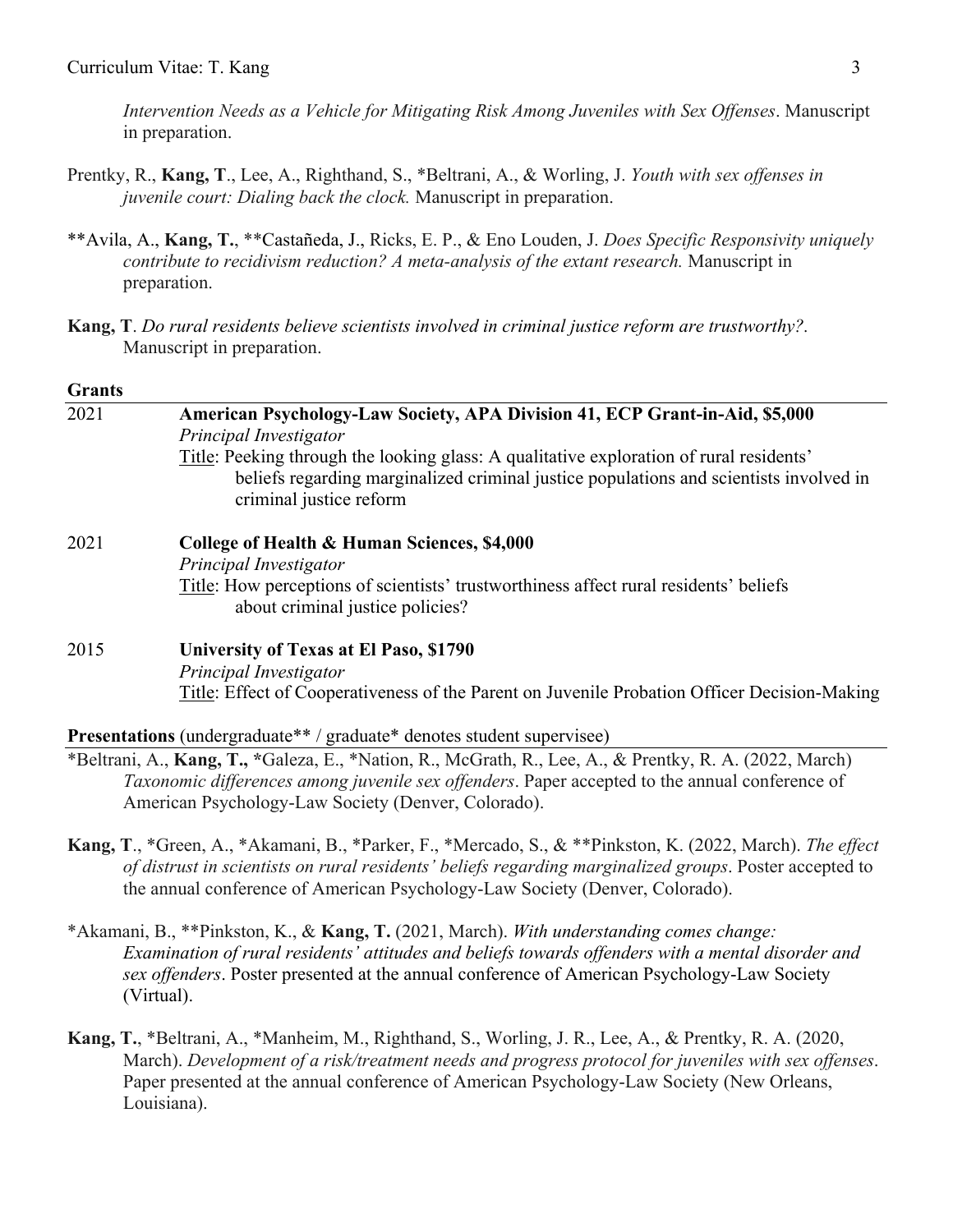#### Curriculum Vitae: T. Kang 4

- \*Manheim, M., Prentky, R. A., Righthand, S., & **Kang, T.** (2019, May). *Addressing the treatment needs of youth with sexually abusive behavior*. Poster presented at the annual convention of the Association for Psychological Science (Washington, D.C.).
- Prentky, R. A., Righthand, S., & **Kang, T.** (2018, March). *The juvenile treatment progress scale development and implementation project*. Paper presented at the annual conference of the American Psychology-Law Society (Memphis, Tennessee).
- Eno Louden, J., **Kang, T.**, Hutchins, E., \*\*Ortega, X., & \*\*Leos, B. (2018, March). *Exploring the influence of mental illness on offending among women offenders*. Paper presented at the annual conference of the American Psychology-Law Society (Memphis, Tennessee).
- Righthand, S. & **Kang, T.** (2017, October). *Assessing treatment needs and progress with youth who have sexually abused*. Invited presentation at the annual conference of the Association for the Treatment of Sexual Abusers (Kansas City, Missouri).
- **Kang, T.** & Lloyd, C. D. (2017, March). *Re-visiting the 'lost scrolls' of the correctional 'bible': How early writings describing the Risk-Need-Responsivity (RNR) rehabilitation model address contemporary RNR critiques*. Poster presented at the annual conference of the American Psychology-Law Society (Seattle, Washington).
- **Kang, T.,** Eno Louden, J., Ricks, E. P., \*\*Avila, A., & \*\*Castañeda, J. (2016, November). *Risk-Need-Responsivity model meta-analysis: Does the Responsivity Principle uniquely contribute to reducing recidivism and treatment attrition?* Paper presented at the annual conference of The American Society of Criminology (New Orleans, Louisiana).
- **Kang, T.** & Eno Louden, J. (2016, March). *Effect of cooperativeness of the parent on juvenile probation officer decision-making*. Paper presented at the annual conference of the American Psychology-Law Society (Atlanta, Georgia).
- Zannella, L., Eno Louden, J., Kennealy, P., & **Kang, T.** (2016, March). *Confirmatory factor analyses of the Massachusetts Youth Screening Inventory-Second Edition (MAYSI-2) among Latino adolescent offenders*. Paper presented at the annual conference of the American Psychology-Law Society (Atlanta, Georgia).
- **Kang, T**., \*\*Russell, C., & Eno Louden, J. (2015, March). *The social influence of crime: A exploration of women in the criminal justice system*. Paper presented at the annual conference of the American Psychology-Law Society (San Diego, California).
- **Kang, T**., Wood, J. M., Eno Louden, J., & Ricks, E. P. (2014, March). *Prevalence of psychological disorders in a predominantly Hispanic sample of first-time juvenile offenders*. Paper presented at the annual conference of the American Psychology-Law Society (New Orleans, Louisiana).
- Smith, B. A., Frankowski, S. D., Lupo, A. K., & **Kang, T.** (2014, February). *Developing and testing a scale to measure Need for Drama.* Poster presented at the annual meeting of the Society for Personality and Social Psychology (Austin, Texas).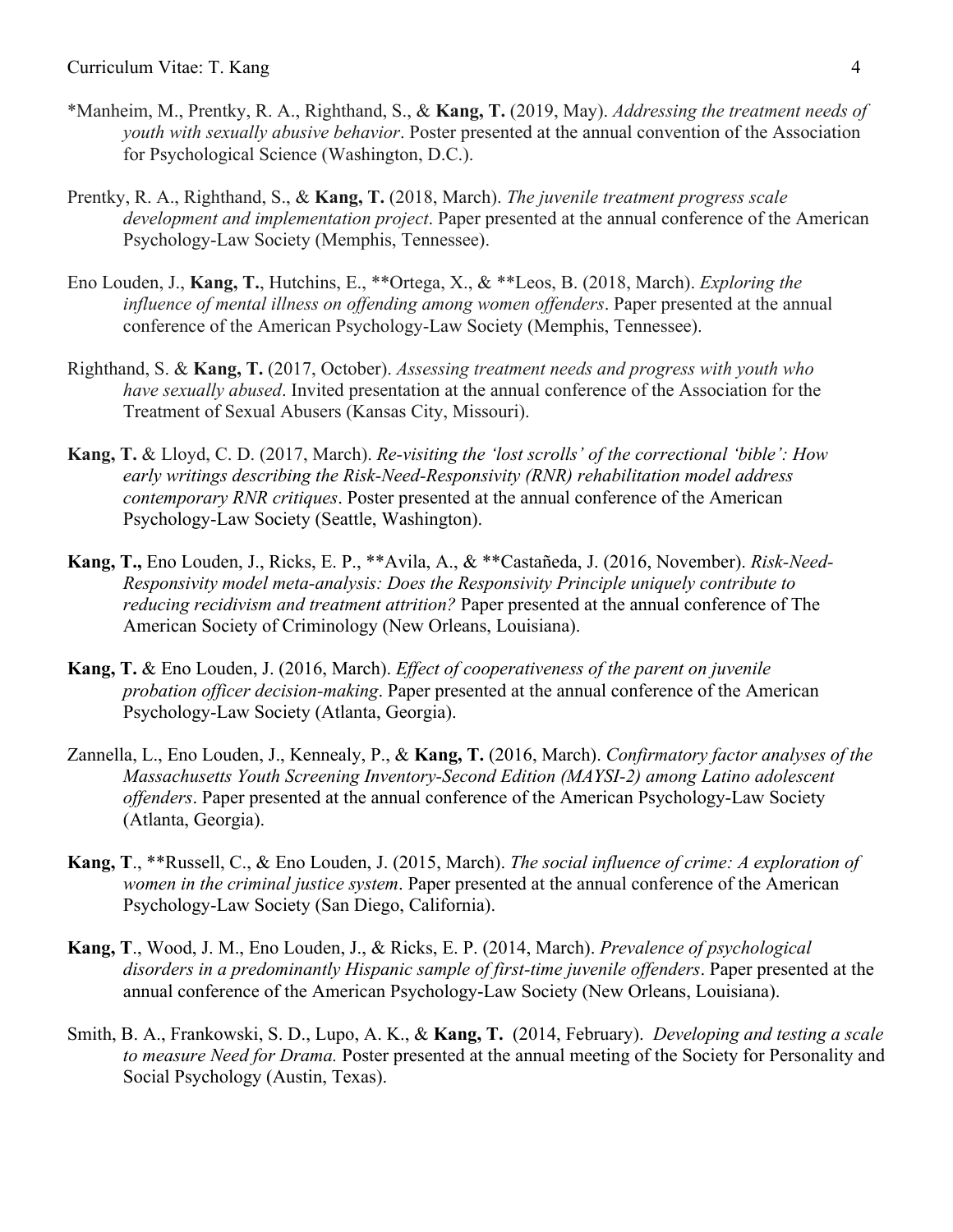- **Kang, T**., Perez, E., & Eno Louden, J. (2014, March). *Correlates of subclinical bipolar disorders in a juvenile justice setting*. Poster presented at the annual conference of the American Psychology-Law Society (New Orleans, Louisiana).
- Eno Louden, J., **Kang, T**., & Ricks, E. P. (2013, March). *Utility of the MAYSI-2 at identifying Axis I disorders among Hispanic juvenile offenders*. In R. Morgan (Chair), Mental illness in criminal justice settings: Identifying needs and custodial concerns. Symposium presented at the annual conference of the American Psychology-Law Society (Portland, Oregon).
- **Kang, T**. & Eno Louden, J. (2013, March). *Displays of aggression in juvenile offenders with subclinical depression*. In R. Morgan (Chair), Mental illness in criminal justice settings: Identifying needs and custodial concerns. Symposium presented at the annual conference of the American Psychology-Law Society (Portland, Oregon).
- **Kang, T**., Kroner, D. G., & Eno Louden, J. (2012, March). *Which female offenders ruminate about suicide? The subclinical comorbid missing link*. Poster presented at the international conference of the American Psychology-Law Society (San Juan, Puerto Rico).
- **Kang, T**. & Kroner, D. G. (2011, March). *Subthreshold depression and suicidality in women offenders.* Poster presented at the annual conference of the American Psychology-Law Society (Miami, Florida).
- **Kang, T**. & Kroner, D. G. (2010, November). *Utilizing self-report measures of negative Affectivity to predict DSM-IV axis I Disorders.* Poster presented at the annual conference of the American Society of Criminology (San Francisco, California).

# **Fellowships**

| 2016-17 | Jess Hay Chancellor's Graduate Research Fellowship, \$10,000 |
|---------|--------------------------------------------------------------|
| 2013    | Ford Foundations Fellowship, Honorable Mention               |

# **Honors & Awards**

| 2015 | Outstanding Thesis Award, Psychology Department, University of Texas at El Paso |
|------|---------------------------------------------------------------------------------|
| 2015 | STAR Award, President Diana Natalicio, University of Texas at El Paso           |
|      | Purpose: Went above and beyond as a Research Associate who worked on the        |
|      | reaffirmation of accreditation                                                  |
| 2012 | Diversity Travel Award, \$500, American Psychology-Law Society, APA Division 41 |
| 2011 | Robert C. Radtke Leadership Award, Southern Illinois University Foundation      |
| 2010 | Renzaglia Writing Award, McNair Scholar Program, Southern Illinois University   |
| 2009 | Scholastic Honors, Dean and Chancellor, Southern Illinois University            |
|      |                                                                                 |

## **Assessment Instruments**

Prentky, R. A., Righthand, S., Worling, J., & Kang, T. (2020). *Youth Needs and Progress Scale & User Guide (YNPS).* National Center of the Sexual Behavior of Youth. Retrieved from http://ncsby.org/sites/default/files/Youth%20Needs%20and%20Progress%20Scale- %20July%207%2C%202020.pdf

## **Research Projects in Progress: Barriers to Reducing Crime Lab**

| 2019-   | Kang, T. |                                                                                   |
|---------|----------|-----------------------------------------------------------------------------------|
| Present |          | Current Projects: Examination of methods to communicate research on mental health |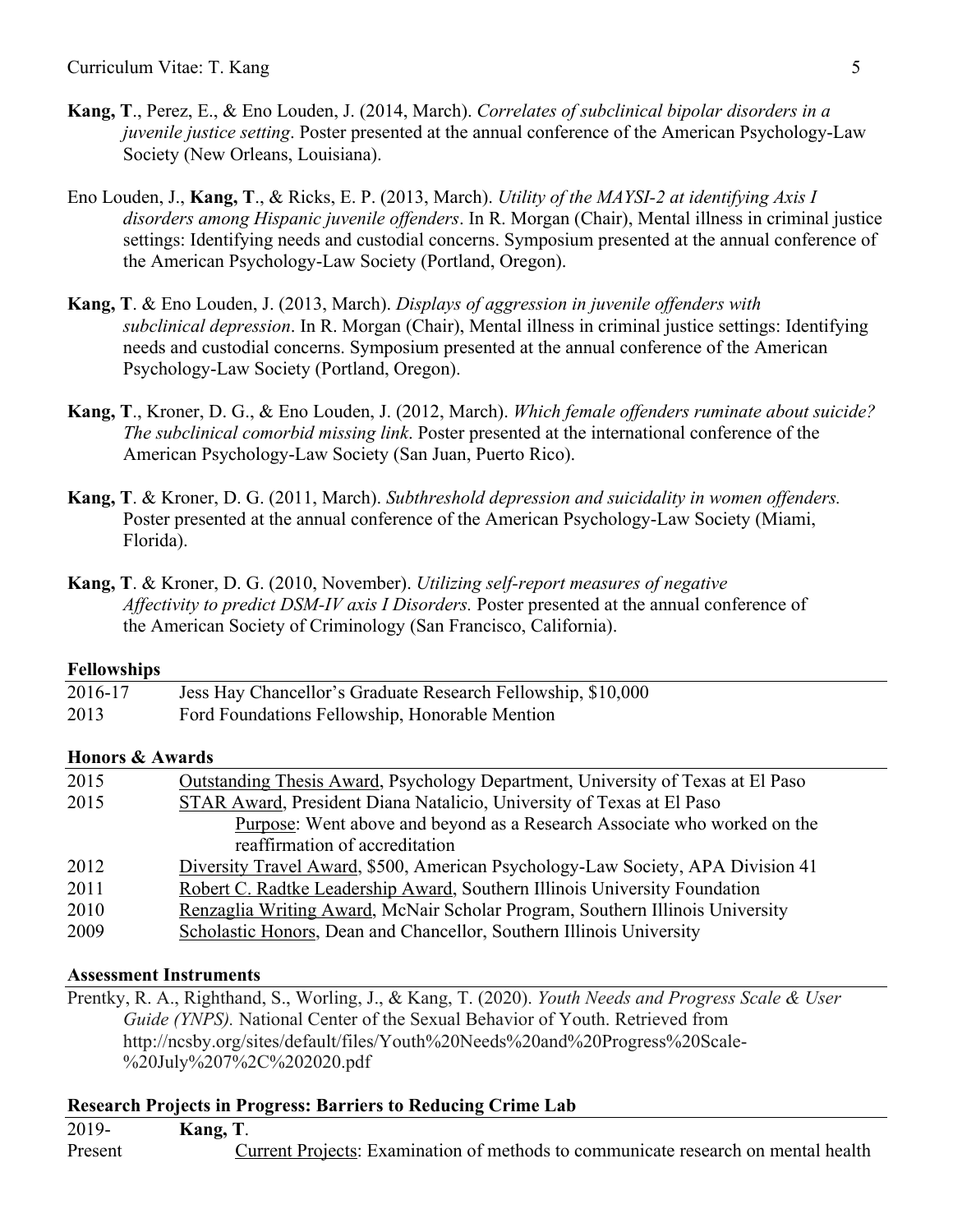|                     | and sex offender policies and practice to improve our ability to reduce crime<br>1. Impact depends on reach: How do you Relay Information to get the<br>Biggest Bang for Your Buck'<br>2. Peeking through the looking glass: A qualitative exploration of rural<br>residents' beliefs regarding marginalized criminal justice<br>populations and scientists involved in criminal justice reform |
|---------------------|-------------------------------------------------------------------------------------------------------------------------------------------------------------------------------------------------------------------------------------------------------------------------------------------------------------------------------------------------------------------------------------------------|
| 2019-<br>Present    | Beltrani, A., Kang, T. & Prentky, R. A., & Lee, A.<br>Current Project 1: Taxonomic Differences for Juvenile Sex Offenders<br>Current Project 2: Examination of Time Until First Incident for Different Clusters of<br>Youth who Have Sexually Offended                                                                                                                                          |
| $2015 -$<br>Present | Kang, T., Eno Louden, J., Kennaley, P., Ricks, E. & Lloyd, C.<br><b>Current Project: Do Officers' Perceptions Towards an Implemented Intervention's</b><br>Usefulness, Ease of Use, and Effectiveness Create Barriers to Successful<br>Implementation?                                                                                                                                          |

# **Advanced Training**

| 2009-18 | Methodology & Statistics Workshops                                                      |
|---------|-----------------------------------------------------------------------------------------|
|         | Probabilistic reasoning, Bayes theorem, Simpson's paradox<br>$\mathbf{D}$               |
|         | 2) Regression Diagnostics, Replication Crisis, Multi-Level Modeling                     |
|         | 3) Multilevel Structural Equation Modeling Workshop                                     |
|         | 4) Mediation & Moderation Analysis Workshop                                             |
|         | 5) Information Security Workshop: Encryption, phishing, how to secure confidential data |
|         |                                                                                         |
|         | Training on Scales & Assessment Instruments                                             |
|         | Juvenile Sex Offender Assessment Protocol-II<br>$\mathbf{I}$                            |
|         | Structured Clinical Interview for DSM-IV<br>2)                                          |
|         | Kiddie Schedule for Affective Disorders & Schizophrenia<br>3)                           |
|         | Minnesota Multiphasic Personality Inventory-Revised<br>4)                               |
|         | Million Clinical Multiaxial Inventory-II                                                |
|         | <b>Risk Context Scale</b>                                                               |
|         |                                                                                         |

# **Teaching & Training Experience**

Southern Illinois University

| -Psychology of Crime (237, undergraduate online course, <i>curriculum development</i> ) |
|-----------------------------------------------------------------------------------------|
| -Univariate Statistics (522, graduate, <i>curriculum development</i> )                  |
| -Multivariate Methods in Psychology (524, graduate, <i>curriculum development</i> )     |
| -Research Methods & Statistics (211, undergraduate, <i>curriculum development</i> )     |
| -Psychology and Law (405/505, undergraduate, <i>curriculum development</i> )            |
| -Forensic Psychology (337, undergraduate, <i>curriculum development</i> )               |
|                                                                                         |

# Fairleigh Dickinson University

2018 *Teaching* 

-Special Topics in Forensic Psychology (graduate)

-Theories of Personality (graduate, *curriculum development*)

-Theories of Personality (undergraduate, *curriculum development*)

-Guest Lecturer: Ethics in Forensic Psychology (graduate, *development of materials*)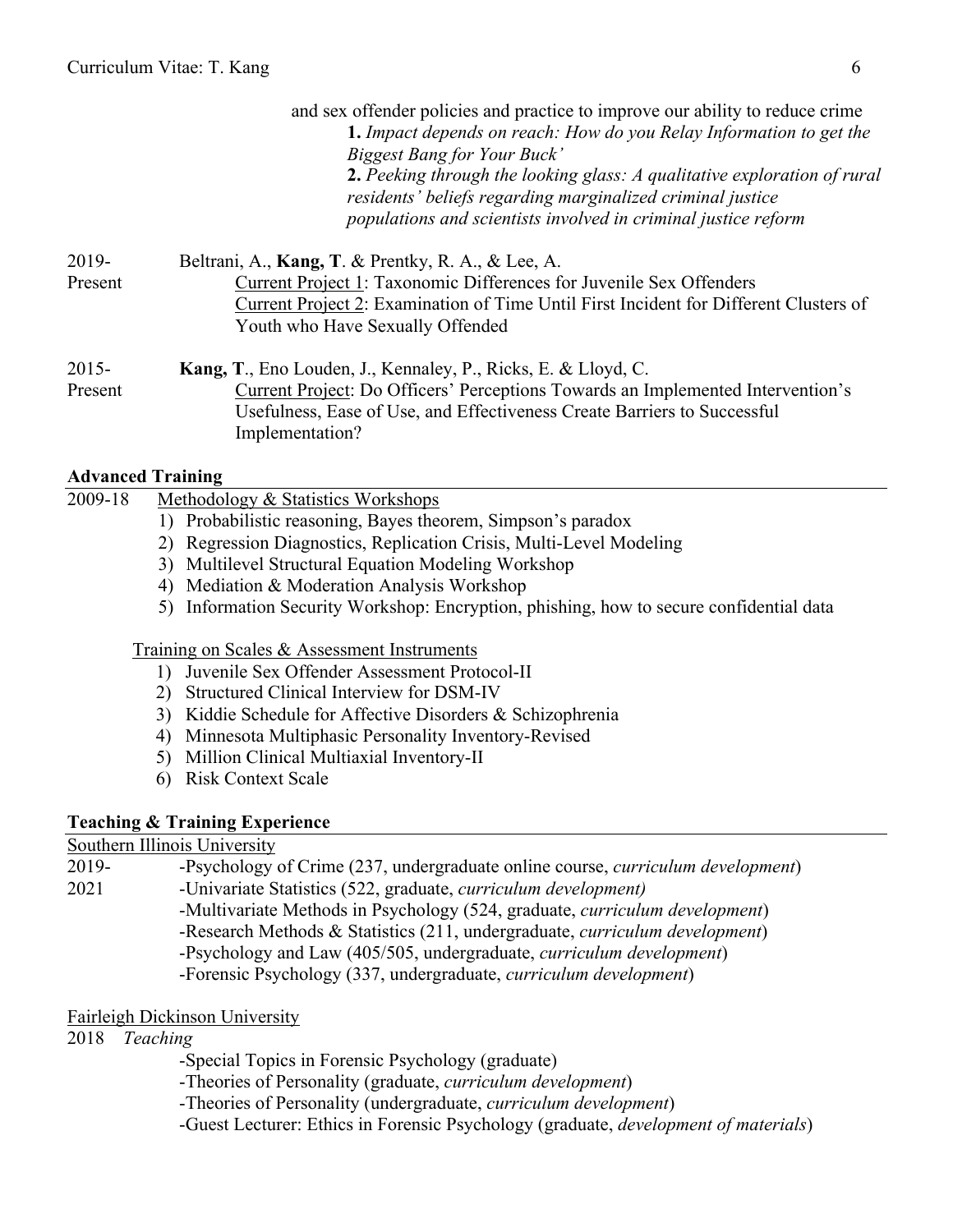### Curriculum Vitae: T. Kang 7

### 2018 *Training*

-Trained >100 providers, administrators, supervisors, and probation officers in 5 states (>20 agencies) for SMART DOJ development & implementation project (2016-AW-BX-K004) -Trained >25 faculty on utilizing Research Electronic Data Capture (REDCap)

University of Texas at El Paso (all undergraduate courses)

2013-17 -Introduction to Psychology (*development of materials*) -Statistical Methods (*curriculum development*) -General Experimental Laboratory (*development of material*) -Guest Lecturer: Motivation & Emotion, Behavior Modification, Animal Models

### **Ad Hoc Reviewer**

Law and Human Behavior (Reviewer Mentoring Program 2020-2021) Translational Issues in Psychological Science Psychological Services Criminal Justice and Behavior International Journal of Offender Therapy and Comparative Criminology PLOS ONE Law and Human Behavior (Student Reviewer in 2013)

### **Indirect Teaching**

2019- -Co-Chair

Present

-Christina Engelken; Applied Psychology (Fall 2021)

**-**Thesis committee member

**-** Forrest Parker; Adult Clinical Psychology (2020-2021)

**-** Erika Kline; Applied Psychology (2020-2021)

-Miranda Nelson; Applied Psychology

-Morgan Franklin; Adult Clinical Psychology

-Dale Brinsky; Child Clinical Psychology (2020-2021)

-Aarren Minneyfield; Applied Psychology

-Kayla Shane; Child Clinical Psychology

**-**Dissertation committee member

-Danielle Chambers; Child Clinical Psychology (2020-2021) -Georgina Zhou; Applied Psychology (Spring 2021) -Emily Galeza; Applied Psychology (Spring 2021) -Austin Gordon; Child Clinical Psychology (Spring 2021) -Meghan Littles; Child Clinical Psychology (Fall 2021) -Stephen Berry; Applied Psychology (Fall 2021) -Ian Mosier; Counseling Psychology (Fall 2021) -Emily Galeza; Applied Psychology (Fall 2021)

-McNair Scholars

-Deidra Davis (Spring 2021)

### **Professional Memberships & Subcommittees**